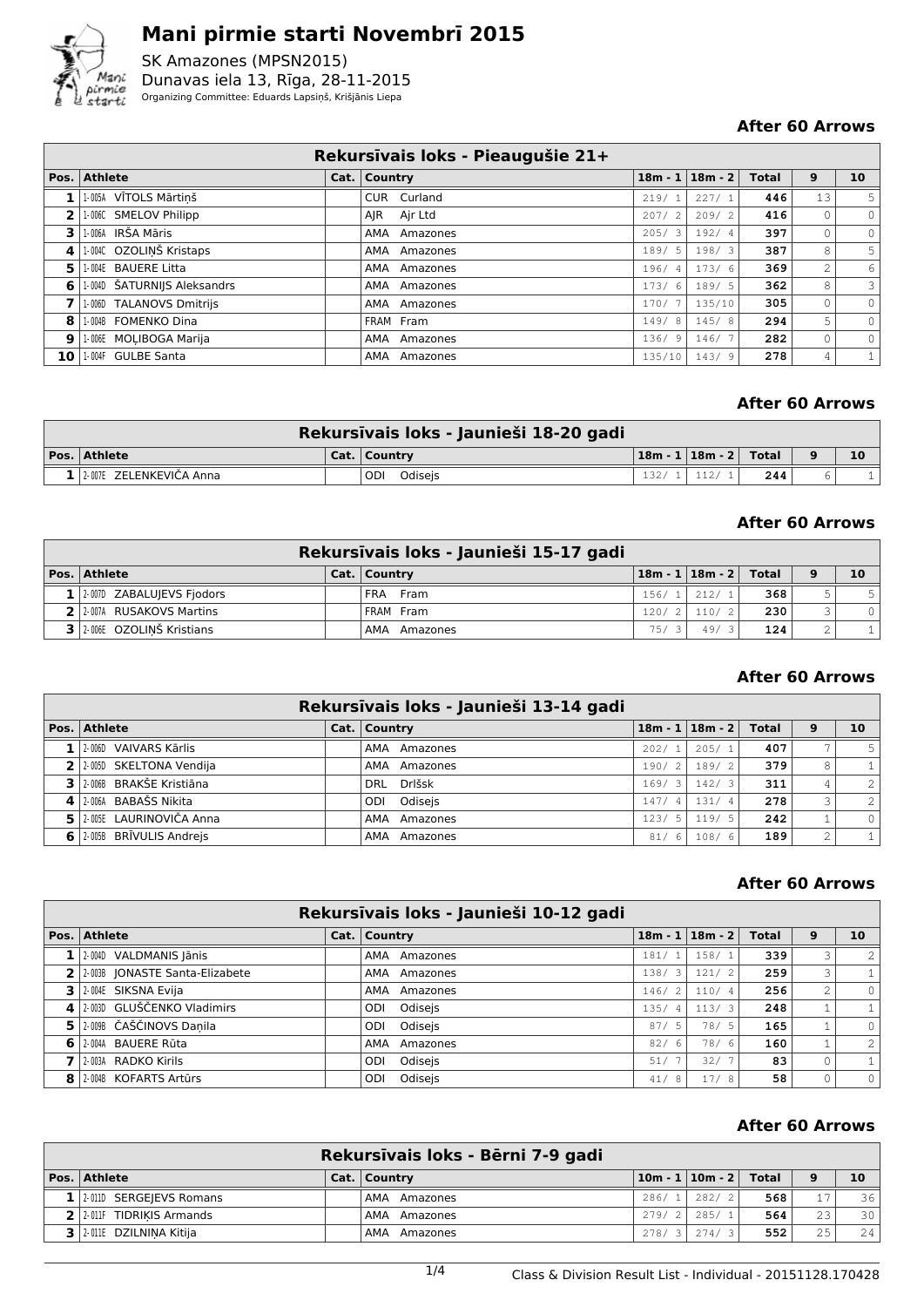

SK Amazones (MPSN2015) Dunavas iela 13, Rīga, 28-11-2015 Organizing Committee: Eduards Lapsiņš, Krišjānis Liepa

## **After 60 Arrows**

|                        | Rekursīvais loks - Bērni 7-9 gadi |                           |     |    | Continue |
|------------------------|-----------------------------------|---------------------------|-----|----|----------|
| Pos. Athlete           | Cat.   Country                    | $ 10m - 1 10m - 2 $ Total |     |    | 10       |
| 4 2.0110 GĀRDE Emīlija | ARL Archery Liepāja               | $250/4$ 245/4             | 495 | 19 |          |

## **After 60 Arrows**

|                          |                          | Rekursīvais loks - "Jaunās cerības" |            |                       |       |    |                |
|--------------------------|--------------------------|-------------------------------------|------------|-----------------------|-------|----|----------------|
|                          | Pos. Athlete             | Cat.   Country                      |            | $18m - 1$   $18m - 2$ | Total | 9  | 10             |
|                          | 1.0018 LUTERS Kaspars    | CUR Curland                         | 273/1      | 269/3                 | 542   |    | 22             |
| $\overline{\phantom{a}}$ | 1-009D BĀRENE Irīna      | AMA<br>Amazones                     | 257/<br>3' | 277/1                 | 534   | 19 | 25             |
| 31                       | 1.001A SKREBELS Igors    | ODI Odisejs                         | 255/4      | 276/2                 | 531   |    | 22             |
| 4                        | 1-007E KIVRINŠ Guntis    | AMA Amazones                        | 265/2      | 253/5                 | 518   | 8  | 15             |
| 5.                       | 1-003E PETRIŅŠ Andris    | AMA Amazones                        | 242/5      | 264/4                 | 506   | 23 | 13             |
| 6                        | 1-001E ŠUKIS Armands     | Stiegra<br>STI                      | 238/6      | 248/6                 | 486   |    | 9 <sub>1</sub> |
|                          | 1.001D GRIETĒNS Raimonds | Drlšsk<br><b>DRL</b>                | 184/       | 172/7                 | 356   |    | 5 <sup>1</sup> |
| 8                        | 1-009E BĒRZINŠ Jānis     | Stiegra<br>STI                      | 114/8      | 127/8                 | 241   | 4  |                |

#### **After 60 Arrows**

|                         | Rekursīvais loks - Ārpus konkurences |       |                             |     |          |                 |
|-------------------------|--------------------------------------|-------|-----------------------------|-----|----------|-----------------|
| Pos. Athlete            | . Cat.   Country                     |       | 18m - 1   18m - 2     Total |     | $\Omega$ | 10              |
| $11.009B$ LAPSINA Elina | AMA Amazones                         | 244/1 | . 268/                      | 512 |          | 18 <sup>1</sup> |

## **After 60 Arrows**

|                                 | Kompakt loks - Pieaugušie 21+ |                               |                  |    |         |
|---------------------------------|-------------------------------|-------------------------------|------------------|----|---------|
| Pos. Athlete                    | Cat.   Country                | $18m - 1$   $18m - 2$   Total |                  | 9  | 10      |
| 1   1.003A MEDNIS Muntis        | <b>FWA</b> Free Wind Archers  | 258/1   263/1                 | 521 <sub>1</sub> | 28 | 11      |
| $2$   1.0050 ŠAVSAJEVS Dmitrijs | ODI Odiseis                   | $252/2$   231/2               | 483              | 30 | $\circ$ |
| 3 1.009A KOSTINA Aleksandra     | AMA Amazones                  | $172/3$ 143/3                 | 315              | 11 |         |

## **After 60 Arrows**

|                                 | Kompakt loks - Jaunieši 15-17 gadi |       |                           |  |
|---------------------------------|------------------------------------|-------|---------------------------|--|
| $\vert$ Pos. $\vert$ Athlete    | Cat.   Country                     |       | $ 18m - 1 18m - 2 $ Total |  |
| $1$   2-002E MUHLINKINS Ernests | AMA Amazones                       | 179/1 | 352                       |  |

#### **After 60 Arrows**

|                          | Kompakt loks - Jaunieši 13-14 gadi |                             |     |     |    |
|--------------------------|------------------------------------|-----------------------------|-----|-----|----|
| Pos.   Athlete           | Cat.   Country                     | $18m - 1   18m - 2  $ Total |     | 9   | 10 |
| 12-002B MEDNE Viva       | <b>FWA</b> Free Wind Archers       | $242/1$ 240/1               | 482 | 2.5 |    |
| 2.002A HEINRIHSONS Dāvis | AMA Amazones                       | 149/2   152/2               | 301 |     |    |

|                                       | Kompakt loks - "Jaunās cerības" |       |                               |      |     |                 |
|---------------------------------------|---------------------------------|-------|-------------------------------|------|-----|-----------------|
| Pos. Athlete                          | Cat.   Country                  |       | $18m - 1$   $18m - 2$   Total |      | 9   | 10              |
| $1$   1-007B $\bar{A}$ DMINE Kristine | AMA Amazones                    | 271/1 | 275/2                         | 546  | 18  | 15              |
| 2 1.003B TITOVS Aleksandrs            | Odiseis<br>ODI                  | 267/2 | $'$ 276/11                    | 5431 | 34  | 15              |
| 3 1.007A BENSONS Haralds              | AMA Amazones                    | 263/3 | 273/3                         | 536  | 21  | 18 <sup>1</sup> |
| 4 1.003D ŠILKINA Kristīne             | <b>FWA</b> Free Wind Archers    | 253/4 | 239/4                         | 492  | 2.7 |                 |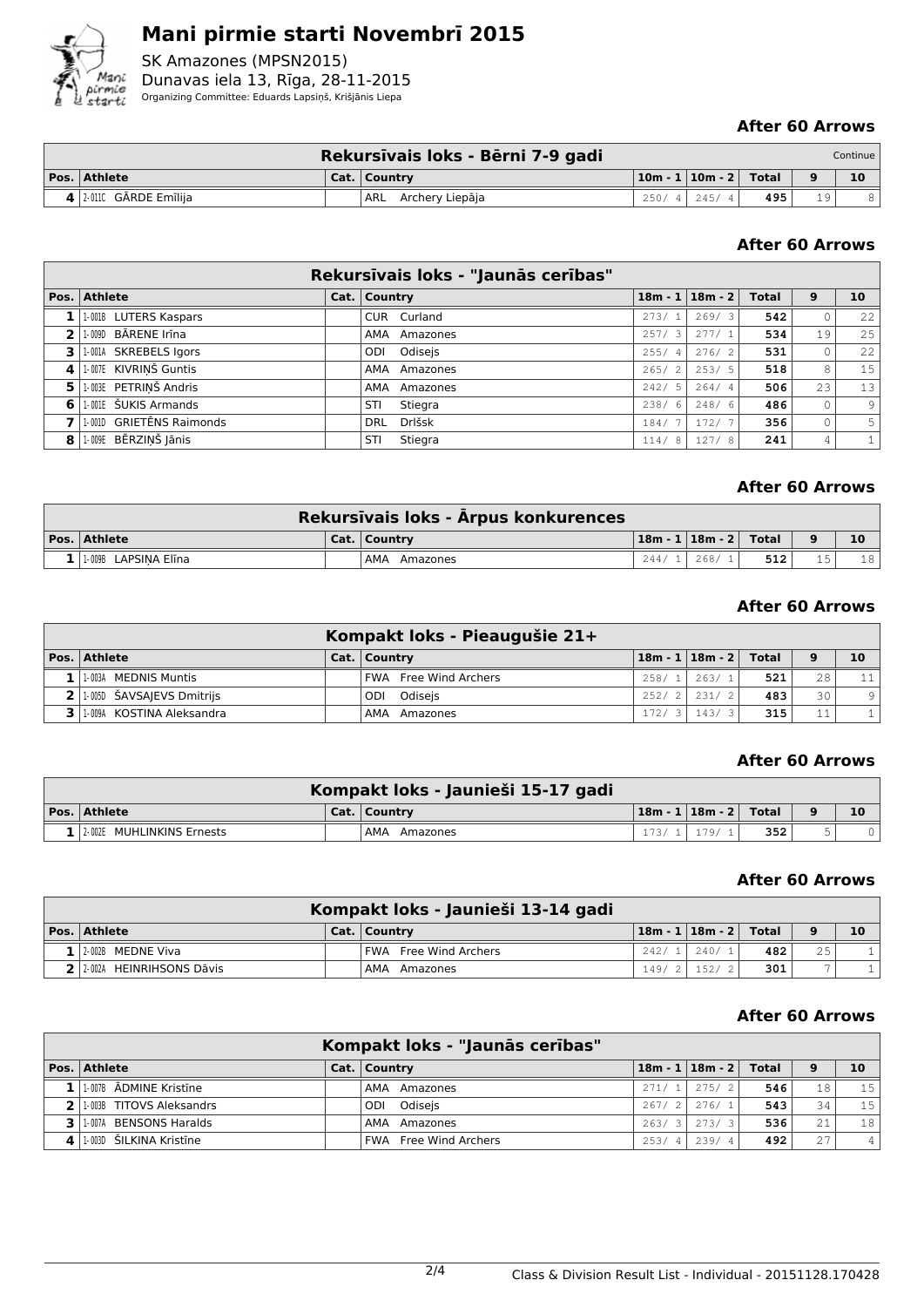

SK Amazones (MPSN2015) Dunavas iela 13, Rīga, 28-11-2015 Organizing Committee: Eduards Lapsiņš, Krišjānis Liepa

#### **After 60 Arrows**

|                               | Neaprikots loks - Pieaugušie 21+ |       |                               |     |   |               |
|-------------------------------|----------------------------------|-------|-------------------------------|-----|---|---------------|
| Pos. Athlete                  | Cat.   Country                   |       | $18m - 1$   $18m - 2$   Total |     | 9 | 10            |
| $1$   1.008C RONIS Jānis      | CUR Curland                      | 211/1 | 216/1                         | 427 |   |               |
| 2 1.008A DZELME Oskars        | AMA Amazones                     | 151/2 | 121/2                         | 272 |   | $\Omega$      |
| 3 1.008E MOROVSKA Santa       | Stiegra<br>STI                   | 140/3 | 120/3                         | 260 |   | $\mathcal{L}$ |
| $4$   1.008D BORISOVS Sergejs | AMA Amazones                     | 101/4 | 81/4                          | 182 |   |               |
| 1.008B OZOLS Girts            | AMA Amazones                     | 78/5  | 63/<br>-5                     | 141 |   | $\circ$       |

## **After 60 Arrows**

|                           | Neaprīkots loks - Jaunieši 15-17 gadi |       |                             |     |   |    |
|---------------------------|---------------------------------------|-------|-----------------------------|-----|---|----|
| Pos. Athlete              | Cat.   Country                        |       | $18m - 1   18m - 2  $ Total |     | 9 | 10 |
| $1$ 2.001B KIRINŠ Markuss | <b>FWA</b> Free Wind Archers          | 146/1 | 138/1                       | 284 |   |    |
| 2 2 2001D ANDERSONE Elza  | <b>FWA</b> Free Wind Archers          | 110/2 | 95/2                        | 205 |   |    |
| 3 2009A FOMENKO Veronika  | AMA<br>Amazones                       | 47/   | 41                          | 88  |   |    |

## **After 60 Arrows**

| Neaprīkots loks - Jaunieši 10-12 gadi |  |                     |  |                             |     |  |                 |  |  |  |  |
|---------------------------------------|--|---------------------|--|-----------------------------|-----|--|-----------------|--|--|--|--|
| Pos.   Athlete                        |  | Cat.   Country      |  | 18m - 1   18m - 2     Total |     |  | 10 <sup>°</sup> |  |  |  |  |
| 1 2.001A KALININA Nikola              |  | ARL Archery Liepāja |  | 93/                         | 205 |  |                 |  |  |  |  |

## **After 60 Arrows**

|    |                          | Tradicionālais loks - Pieaugušie 21+ |                       |                             |     |     |                         |
|----|--------------------------|--------------------------------------|-----------------------|-----------------------------|-----|-----|-------------------------|
|    | Pos. Athlete             | Cat.   Country                       |                       | $18m - 1   18m - 2  $ Total |     | 9   | 10                      |
|    | 1 1.002D ANDERSONS Māris | <b>FWA</b> Free Wind Archers         | 148/2                 | 173/1                       | 321 |     |                         |
|    | 2 1.006B KIRIŅŠ Raivis   | <b>FWA</b> Free Wind Archers         | 152/1                 | 168/2                       | 320 |     |                         |
|    | 3 1.002E BRINGIS Kārlis  | AMA Amazones                         | 82/<br>$\overline{4}$ | 122/3                       | 204 |     |                         |
|    | 4 1.002B JAKOBSONS Ēriks | AMA Amazones                         | 88/3                  | 108/4                       | 196 | 3 I | 2 <sup>1</sup>          |
| 5. | 1-002F JAKOBSONE leva    | AMA Amazones                         | 21/6                  | 82/5                        | 103 |     | $\overline{\mathbf{3}}$ |
| 6  | 1.002C ZĀLĪTIS Aldis     | AMA Amazones                         | 57/<br>- 5'           | 45/6                        | 102 |     | $\circ$                 |

#### **After 59 Arrows**

| Tradicionālais loks - Jaunieši 18-20 gadi |  |                |  |                             |     |  |    |  |  |  |  |
|-------------------------------------------|--|----------------|--|-----------------------------|-----|--|----|--|--|--|--|
| $\vert$ Pos. $\vert$ Athlete              |  | Cat.   Country |  | 18m - 1   18m - 2     Total |     |  | 10 |  |  |  |  |
| 1 2.009D ZARKEVIČA Dajga                  |  | AMA Amazones   |  | 72/1                        | 109 |  |    |  |  |  |  |

## **After 60 Arrows**

| Tradicionālais loks - Jaunieši 13-14 gadi |  |                       |      |                                                 |                  |  |    |  |  |  |  |
|-------------------------------------------|--|-----------------------|------|-------------------------------------------------|------------------|--|----|--|--|--|--|
| Pos. Athlete                              |  | Cat.   Country        |      | $\lfloor 18m - 1 \rfloor 18m - 2 \rfloor$ Total |                  |  | 10 |  |  |  |  |
| $1/2.008E$ ŠILKINA Rebeka                 |  | FWA Free Wind Archers | 120/ | 73/1                                            | 193 <sup>1</sup> |  |    |  |  |  |  |
| 2 2.000 JAKOBSONS Nils Eduards            |  | AMA Amazones          | 35/2 | 24/2                                            | 59               |  |    |  |  |  |  |

#### **After 60 Arrows**

| Tradicionālais loks - Jaunieši 10-12 gadi |  |                 |      |                             |    |  |    |  |  |  |  |
|-------------------------------------------|--|-----------------|------|-----------------------------|----|--|----|--|--|--|--|
| $\vert$ Pos. $\vert$ Athlete              |  | Cat.   Country  |      | 18m - 1   18m - 2     Total |    |  | 10 |  |  |  |  |
| 1 2-008A JAKOBSONE Marta                  |  | AMA<br>Amazones | 35/1 | 24/1                        | 59 |  |    |  |  |  |  |

| Tradicionālais loks - Bērni 7-9 gadi |  |                              |       |  |                             |     |          |                 |  |  |  |
|--------------------------------------|--|------------------------------|-------|--|-----------------------------|-----|----------|-----------------|--|--|--|
| Pos. Athlete                         |  | Cat.   Country               |       |  | 10m - 1   10m - 2     Total |     | $\Omega$ | 10              |  |  |  |
| $1$   2.010E KĀRKLINA Katrina        |  | <b>FWA</b> Free Wind Archers | 259/1 |  | .247/1                      | 506 | 2.0      | 10 <sup>1</sup> |  |  |  |